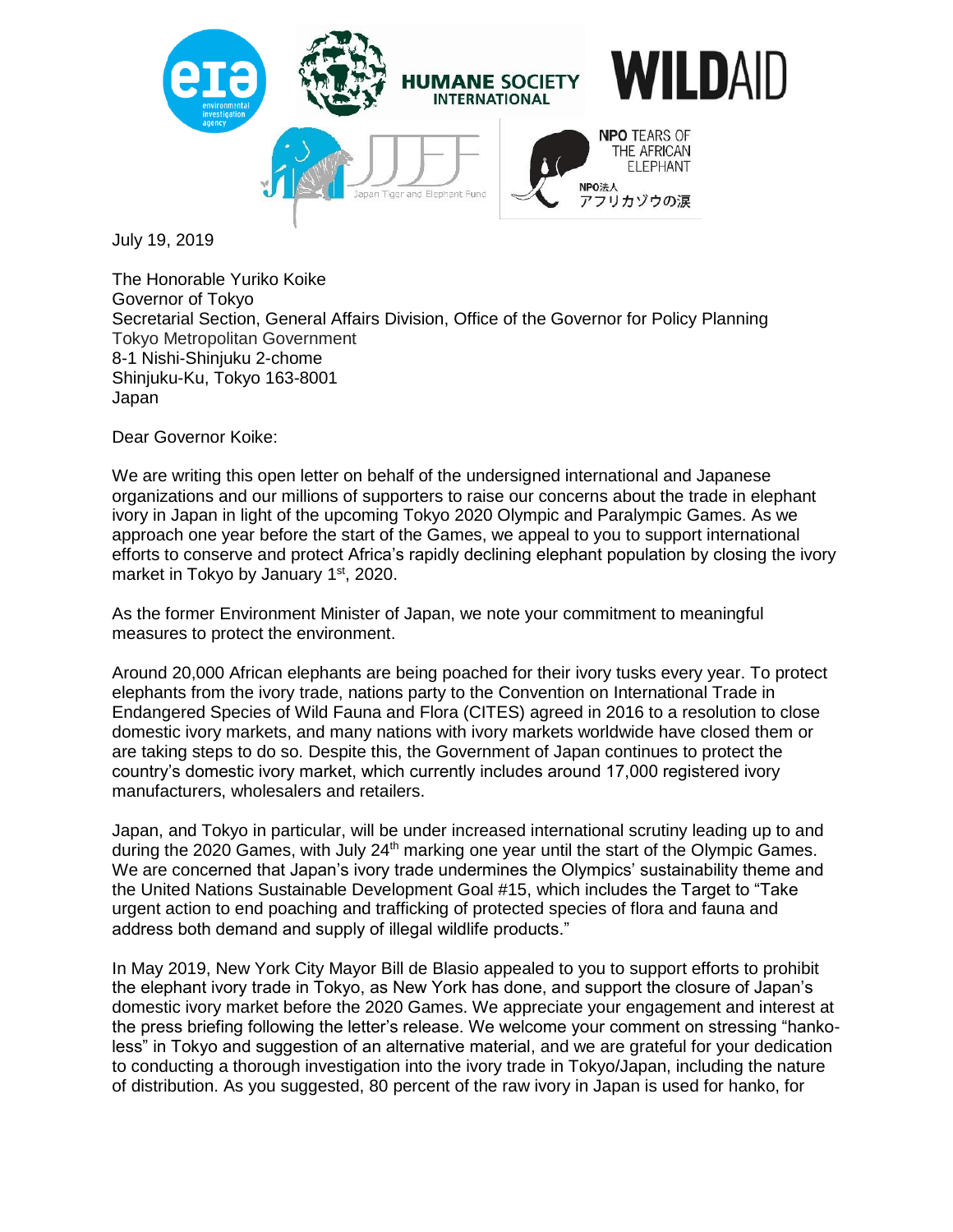which there are a variety of substitute materials available. Ending the use of ivory hanko would significantly reduce the demand for ivory.

An additional concern about Japan's open ivory market is the risk of illegal export. We fear that there will be a substantial increase in illegal exports of ivory that will undermine the domestic ivory bans in China, Hong Kong SAR, the United States, the United Kingdom, and other nations and jurisdictions. Efforts by Chinese Customs so far in 2019 has resulted in an increased number of seizures made in China of ivory shipped through international mail from Japan. With more than 10 million tourists expected to visit Tokyo for the Games, it seems highly probable that there may be many attempts to illegally export ivory souvenirs purchased in Tokyo and across Japan.

Industry leaders in Japan have already ended ivory product sales, or intend to do so before March 2020 with the Olympics in mind, including Rakuten, AEON, Ito Yokado, Mercari Inc., Amazon Japan Shopping and Google Japan Shopping. Several hanko shops have also ceased ivory sales. These private sector actors have made progressive policy changes with their reputations and customers in mind, and may hope to welcome visitors to an elephant friendly Tokyo during Tokyo 2020.

We believe the leadership of Tokyo, and Japan, and a decision to make policy changes to close the domestic ivory market will demonstrate dedication to protecting elephants from the trade in ivory and respect for the 32 African nations of the African Elephant Coalition calling for the closure of domestic ivory markets.<sup>1</sup>

## **With respect, we make the following recommendations for your consideration:**

- Prohibit the sale and purchase of ivory, as well as the display or advertisement of it for sale, within the Tokyo Prefecture by January 1, 2020
- Invite the Government of Japan to close the domestic ivory market nationwide pursuant to CITES Resolution Conf. 10.10 (Rev. CoP17).
- Launch a targeted "Ivory-free Tokyo 2020" awareness raising campaign in advance of the Olympics to educate Tokyo citizens and visitors to the 2020 Tokyo Games.
- Elevate law enforcement efforts by the Metropolitan Police Department of the above prohibition of ivory trade by the Tokyo Metropolitan Government.

Please note that for accountability and transparency for our supporters and others who are concerned about the future of Africa's elephants, we are going to make this open letter public and post it on our websites and other outlets. We welcome the opportunity to discuss Japan's domestic ivory trade with you and your team further. We respectfully propose that your representative contact Masayuki Sakamoto, Executive Director of the Japan Tiger & Elephant Fund (e-mail: yukisakamoto@jtef.jp, tel: +81-3-3595-8088) with any questions you or your staff may have concerning the prohibition of ivory trade before Tokyo 2020, or to provide any additional information.

 $\overline{a}$ 

<sup>1</sup> Press Release: Council of Elders of the 32-member African Elephant Coalition (AEC) calls on Japan to close its ivory market and support elephant protection. [https://www.africanelephantcoalition.org/wp-content/uploads/2019/06/AFRICAN-ELDERS-CALL-](https://www.africanelephantcoalition.org/wp-content/uploads/2019/06/AFRICAN-ELDERS-CALL-ON-JAPAN-TO-CLOSE-ITS-IVORY-MARKET.pdf)[ON-JAPAN-TO-CLOSE-ITS-IVORY-MARKET.pdf](https://www.africanelephantcoalition.org/wp-content/uploads/2019/06/AFRICAN-ELDERS-CALL-ON-JAPAN-TO-CLOSE-ITS-IVORY-MARKET.pdf)